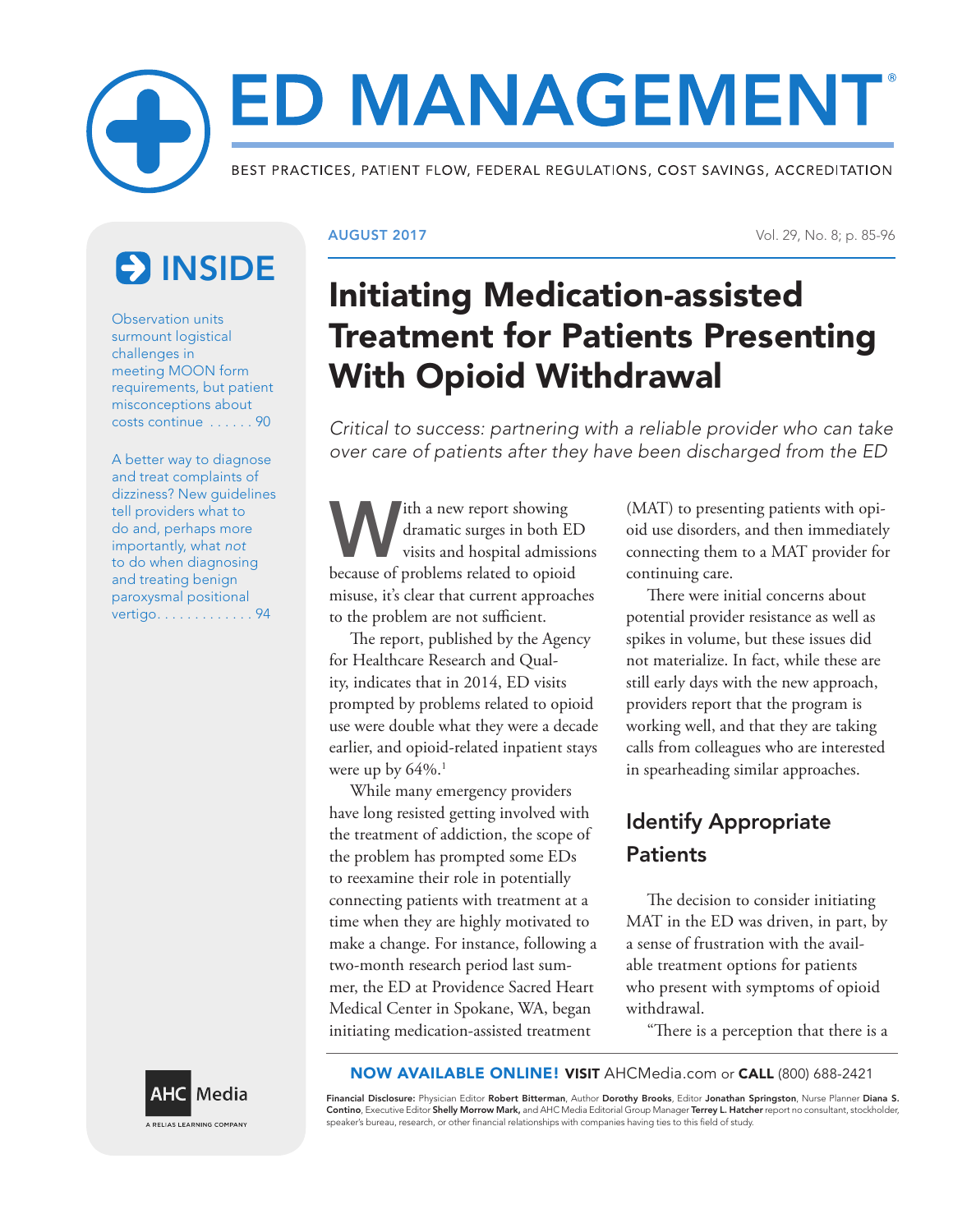

#### **ED MANAGEMENT**

*ED Management®*, ISSN 1044-9167, is published monthly by AHC Media, a Relias Learning company 111 Corning Road, Suite 250 Cary, NC 27518 Periodicals Postage Paid at Atlanta, GA 30304 and at additional mailing offices.

POSTMASTER: Send address changes to: AHC Media, LLC PO Box 74008694 Chicago, IL 60674-8694

SUBSCRIBER INFORMATION: Customer Service: (800) 688-2421 Customer.Service@AHCMedia.com AHCMedia.com

EDITORIAL EMAIL ADDRESS: jspringston@reliaslearning.com

#### SUBSCRIPTION PRICES:

Print: U.S.A., 1 year with free *AMA PRA Category 1 CreditsTM*: \$519. Add \$19.99 for shipping & handling. Online only: 1 year (Single user) with free *AMA PRA Category 1 CreditsTM*: \$469 Outside U.S., add \$30 per year, total prepaid in U.S. funds

Back issues: \$82. Missing issues will be fulfilled by customer service free of charge when contacted within one month of the missing issue's date. GST Registration Number: R128870672.

ACCREDITATION: Relias Learning LLC is accredited as a provider of continuing nursing education by the American Nurses Credentialing Center's Commission on Accreditation. Contact hours [1.25] will be awarded to participants who meet the criteria for successful completion. California Board of Registered Nursing, Provider CEP#13791.

Relias Learning is accredited by the Accreditation Council for Continuing Medical Education (ACCME) to provide continuing medical education for physicians.

Relias Learning designates this enduring material for 1.25<br>*AMA PRA Category 1 Credits™* per issue and a maximum of<br>15 *AMA PRA Category 1 Credits™* annually.

Physicians should claim only credit commensurate with the extent of their participation in the activity.

Approved by the American College of Emergency Physicians for a maximum of 15.00 hour(s) of ACEP Category I credit.

This activity is intended for emergency physicians, ED nurses, and other clinicians. It is in effect for 36 months from the date of the publication.

Opinions expressed are not necessarily those of this publication, the executive editor, or the editorial board. Mention of products or services does not constitute endorsement. Clinical, legal, tax, and other comments are offered for general guidance only; professional counsel should be sought in specific situations.

AUTHOR: Dorothy Brooks EDITOR: Jonathan Springston EXECUTIVE EDITOR: Shelly Morrow Mark AHC MEDIA EDITORIAL GROUP MANAGER: Terrey L. Hatcher SENIOR ACCREDITATIONS OFFICER: Lee Landenberger

Copyright© 2017 by AHC Media, a Relias Learning company. ED Management® is a registered trademark of AHC Media, a Relias Learning company. The trademark ED Management® is used herein under license. All rights reserved. No part of this newsletter may be reproduced in any form or incorporated into any information-retrieval system without the written permission of the copyright owner.

lot of medicine that is really effective at combating withdrawal symptoms, which are diarrhea, abdominal pain, sweatiness, agitation, and anxiety, but there is not a lot that we can do," explains **Darin Neven**, MD, an emergency physician at Providence Sacred Heart Medical Center. "There are some addictive substances we can use to treat symptoms, but obviously that is not what we want to do in someone we are treating with addiction, so a lot of times we would give them over-the-counter medicines, and they would have to tough it out."

For example, patients would be given antihistamines, acetaminophen, or ibuprofen, Neven explains. "We tried to stay away from benzodiazepines, but generally it wasn't a rewarding experience," he says. "Patients would often stay in a sobering center where they were often sent for just a short period of time, and then they would relapse."

Neven knew that unless patients were given treatment that could alleviate their physiologic cravings, the prospects for recovery were dim, so he took part as the principal investigator on a two-month study, testing an approach whereby appropriate patients would be given their first dose of Suboxone (a combination of buprenorphine and naloxone) in the ED, and then immediately would be connected with a MAT provider who would pick up their care from that point.

"This was actually a medicine that completely removed [the patient's] withdrawal symptoms, took away all of their physiologic cravings, and then set them up for long-term stability if they could follow through the next day and subsequent days with the Suboxone treatment," Neven observes.

**Ariana Kamaliazad**, a medical

student at the University of Washington School of Medicine in Seattle who served as an investigator on the study, concurs that the Suboxone essentially enabled patients to make it to their follow-up appointments with a MAT provider.

"Before, if you saw someone in the ED who was interested in a MAT program ... you could give them the information on how to do that, but it would be difficult for them to follow up because they would be feeling these withdrawal symptoms so much," she explains. "Usually, these people would just be enticed to just use [opiate drugs] when they got out of the hospital rather than follow up with a treatment program."

During the two-month study period in the summer of 2016, Kamaliazad would be contacted by phone or text message by the emergency provider whenever a patient presented to the ED with symptoms of acute withdrawal and he or she was interested in treatment for their addiction.

"I would respond to the ED in person and go in and meet the patient to determine their eligibility for the program," she explains.

For instance, the patients would need to be able to get to the Spokane Regional Health District every day for daily dosing of Suboxone, and they couldn't have other addictions or comorbidities.

Kamaliazad notes that another critical piece of information involved determining when the patient last used opiate medications because if they were still feeling the effects of the opioids, Suboxone actuually could send them into withdrawal rather than ease their symptoms. Also, Kamaliazad would use a clinical opiate withdrawal scale (COWS) to assess the severity of withdrawal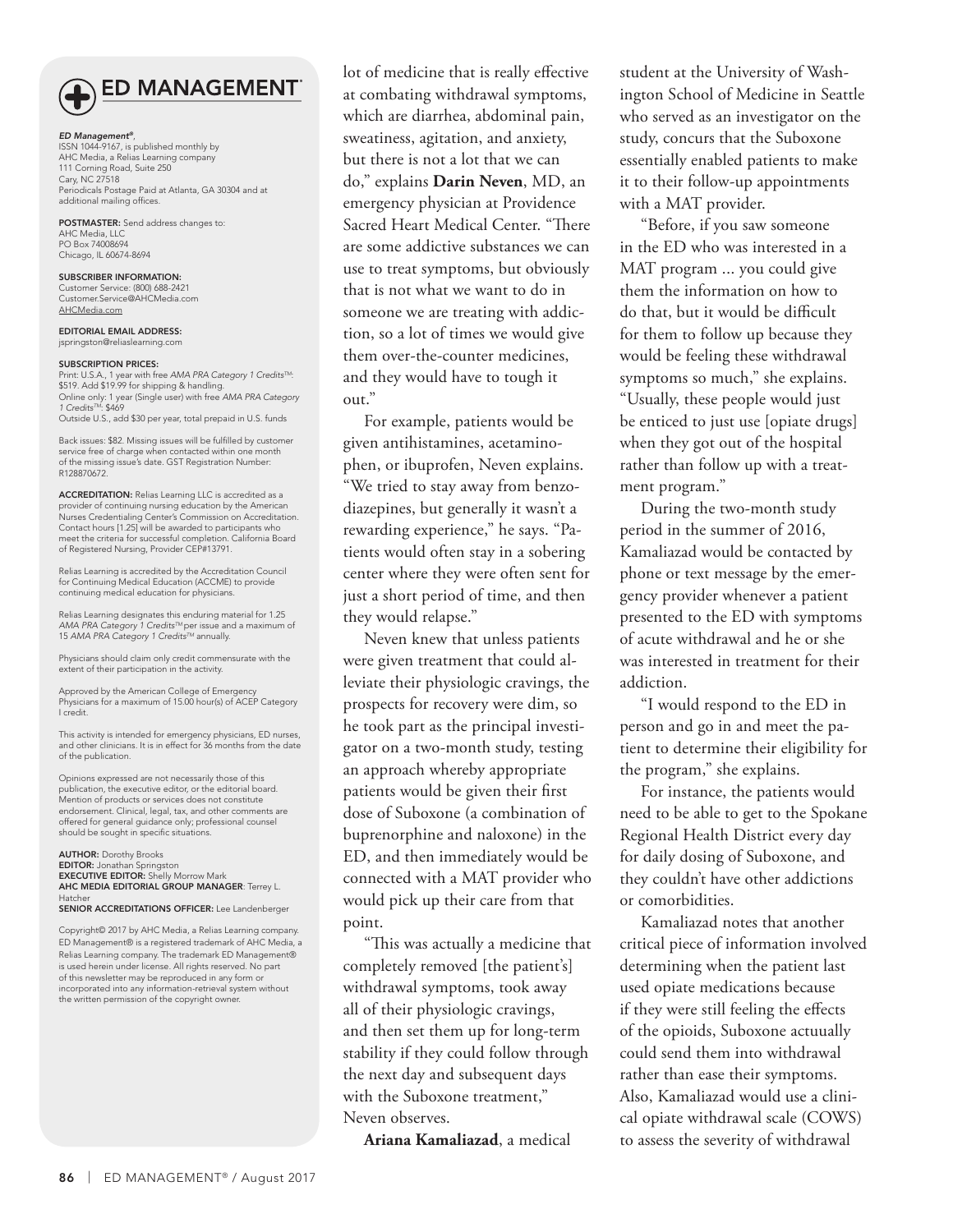that the patient was experiencing.

"Then, I would give the emergency provider the information that I had gathered, and we would both come up with an assessment of whether or not we thought it was appropriate for this patient to receive Suboxone,"she says. "If it was appropriate, we would administer [the pill], watch the patient take it, and I would set the patient up with an appointment the following morning at the MAT program where they would go in and enroll."

Kamaliazad would keep tabs on whether the patient kept the followup appointment the next day. "As the patient is feeling better, he or she is more likely to make it to that appointment rather than go out and find more drugs," she says.

After 30 days, 71.4% of the patients who received a dose of Suboxone in the ED were still enrolled in MAT at the Spokane Regional Health District, and 28.6% were no longer participating, according to data provided by Kamaliazad. Among the 25 patients still in treatment, six patients had switched from taking daily doses of Suboxone to daily doses of methadone.

At 60 days, 51.4% of the patients were still in treatment at the health district, and three additional patients left to seek MAT at a program that offered weekly rather than daily dosing, although these patients were lost to follow-up by investigators at this point.

#### Ensure Prompt Follow-up Care

There were some limitations during the two-month study period. For example, with the available funding for the project, the health district could accommodate only two patient

#### EXECUTIVE SUMMARY

With new data showing big increases in ED and inpatient use related to opioid abuse, providers are looking for new solutions to the opioid crisis. While emergency providers have been traditionally resistant to getting involved with addiction treatment, some are taking a fresh look at an approach that involves initiating medication-assisted treatment (MAT) in the ED, and then referring patients to a MAT provider for continuing care. Providers with experience in this approach note that it gives them something to offer patients who present to the ED with symptoms of opiate withdrawal, and the evidence suggests it is far more likely than non-medication-based approaches to keep patients in treatment.

• In a two-month study involving the initiation of MAT in the ED, providers at Providence Sacred Heart Medical Center in Spokane, WA, found that when patients deemed appropriate for MAT were initiated into treatment with a single dose of Suboxone while in the ED, more than 70% of patients were still engaged in treatment at 30 days.

• Following the study, the ED continued to provide the MAT program, partnering with a Suboxone provider for continued care of the patients following their ED visit.

• Although there were concerns that offering MAT in the ED would result in volume spikes, that has not materialized, according to providers. They estimate that the ED treats and refers about four patients per week to the MAT provider.

• Program administrators emphasize that the ED may offer the best opportunity to capture patients who are ready and motivated to engage in treatment for their opioid use disorder.

enrollments in MAT per day. "During the research, when we had a third person who wanted to be enrolled for that day and we couldn't fit him in, we had to turn that person down," Kamaliazad notes.

Also, under the Drug Addiction Treatment Act of 2000, providers who have not received a Drug Enforcement Administration (DEA) waiver to prescribe Suboxone can administer only one dose, and only if the patient is connected to a MAT provider who can continue with the treatment. "Under that law, we couldn't give people treatment if they weren't going to be able to follow up the next day in a clinic," Kamaliazad notes. Because the health district was open to provide MAT services only

from Monday through Thursday, emergency providers were limited to enrolling patients in the program from Sunday through Wednesday. "The law says [providers without DEA waivers] can't prescribe Suboxone; we have to physically administer it, so we can't give patients three days of the drug," Neven observes. "We were only treating patients in the ED when we knew we could get them into a clinic the next day, which was Sunday through Wednesday."

Despite these limitations, the results of the study convinced the hospital to continue offering the approach, although there have been some logistical changes. For instance, now nurses from ED case management fulfill the role that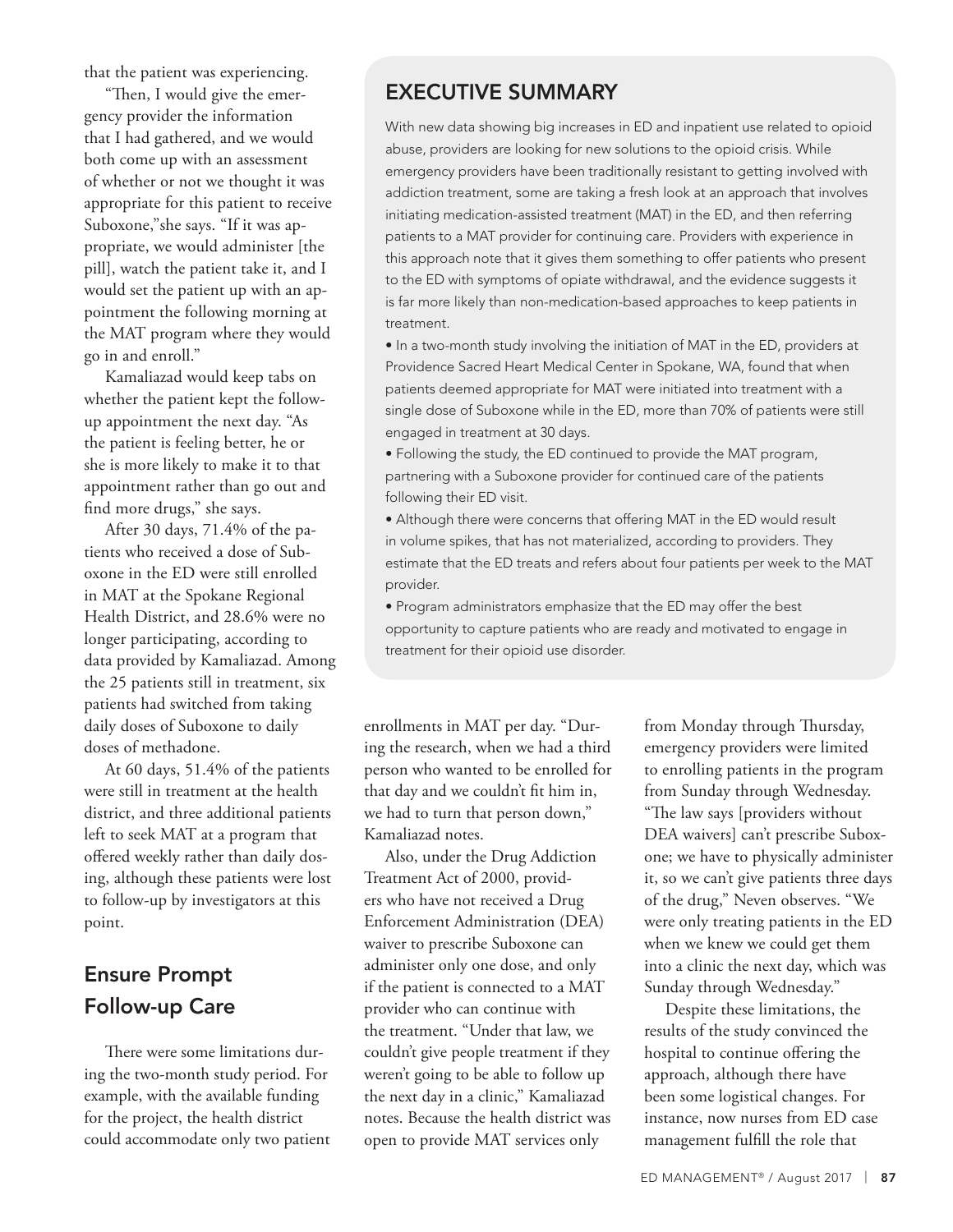Kamaliazad handled during the study. This involves determining when patients qualify for MAT, working with emergency physicians to initiate the Suboxone treatment, and arranging for follow-up. Also, instead of working with the health district to connect patients with ongoing MAT, the ED has partnered with a large Suboxone provider.

Although the program still is limited to patients who present to the ED from Sunday through Wednesday, Neven notes that it is nonetheless a big plus for the ED to have a referral resource for patients in need of MAT. "That is a major barrier [for many EDs]," he says. "There is a shortage of clinics that will take these patients, and [the approach] definitely requires a cooperative clinic to provide MAT."

#### Rely on Evidence

There is often a concern among emergency providers that if they begin inducting patients into MAT, the ED will be overwhelmed with patients wanting this service, potentially leading to crowding, boarding, and other volume-related issues. Neven acknowledges that he had concerns along these lines as well, but, in fact, demand for MAT has been modest and manageable.

"We estimated that, at most, we would refer five patients per day to the Suboxone provider, and we haven't hit that yet," Neven reports. "We are treating what feels like about four patients per week in an ED that sees 60,000 adults and 30,000 pediatric patients a year."

Kamaliazad acknowledges that the study conducted last summer had a bigger impact on ED volume. "It did attract more people to the ED because they had heard about [the

MAT] program and wanted to get into treatment," she says. "We were referring patients to the health district, and that was the only program at that time that was accepting Suboxone patients or any type of MAT patients."

However, Kamaliazad notes that now patients don't need to come to

ALTHOUGH MANY **EMERGENCY** PROVIDERS HAVE BEEN HESITANT TO GET INVOLVED IN THE TREATMENT OF ADDICTION, THE OPIOID CRISIS HAS GOTTEN SO SEVERE THAT MORE PHYSICIANS ARE WILLING TO ENGAGE ON THIS ISSUE, NEVEN OBSERVES.

the ED to access MAT treatment; they can go straight to the MAT treatment provider.

Still, Neven acknowledges that he was worried that the program could cause volume to spike. "There are so many patients who come to the ED with an agenda to get prescription opioids," he says. "I have been really surprised that we have not been overrun with people who want to get Suboxone." While Neven is supportive of offering Suboxone in the ED, he used the study period to determine whether the rest of the emergency providers would buy into the concept as well. "That was one of the major things we were testing," he says. "There were vocal physicians that I knew of who felt that methadone programs are misplaced and misguided ... and that they are a waste of money."

However, all the physicians ultimately agreed to participate in the program and offer Suboxone to the patients they determined were appropriate for the treatment, Neven explains.

Although many emergency providers have been hesitant to get involved in the treatment of addiction, the opioid crisis has gotten so severe that more physicians are willing to engage on this issue, Neven observes. He also has a ready comeback for physicians who question whether MAT is the right approach. "My main answer to that is to look at the data on what is most effective for treating opioid addiction. It is not abstinence-based therapy. It is not tough love. And it is not a 12-step program," he says. "These things do not work for opioid addiction, and it is very clear in the literature that they do not work."

People relapse at rates topping 90% when those approaches are used, and outcomes are much better when opioid substitution therapy or MAT is used, Neven adds.

"We are slowly educating physicians that this is the best, evidencebased approach, and it is also a harm reduction method," he says. "Every dose of Suboxone is one less dose of heroin, which is one less dose of harm, so we should do everything we can to reduce harm. We shouldn't go for a lifetime of sobriety because that is not realistic.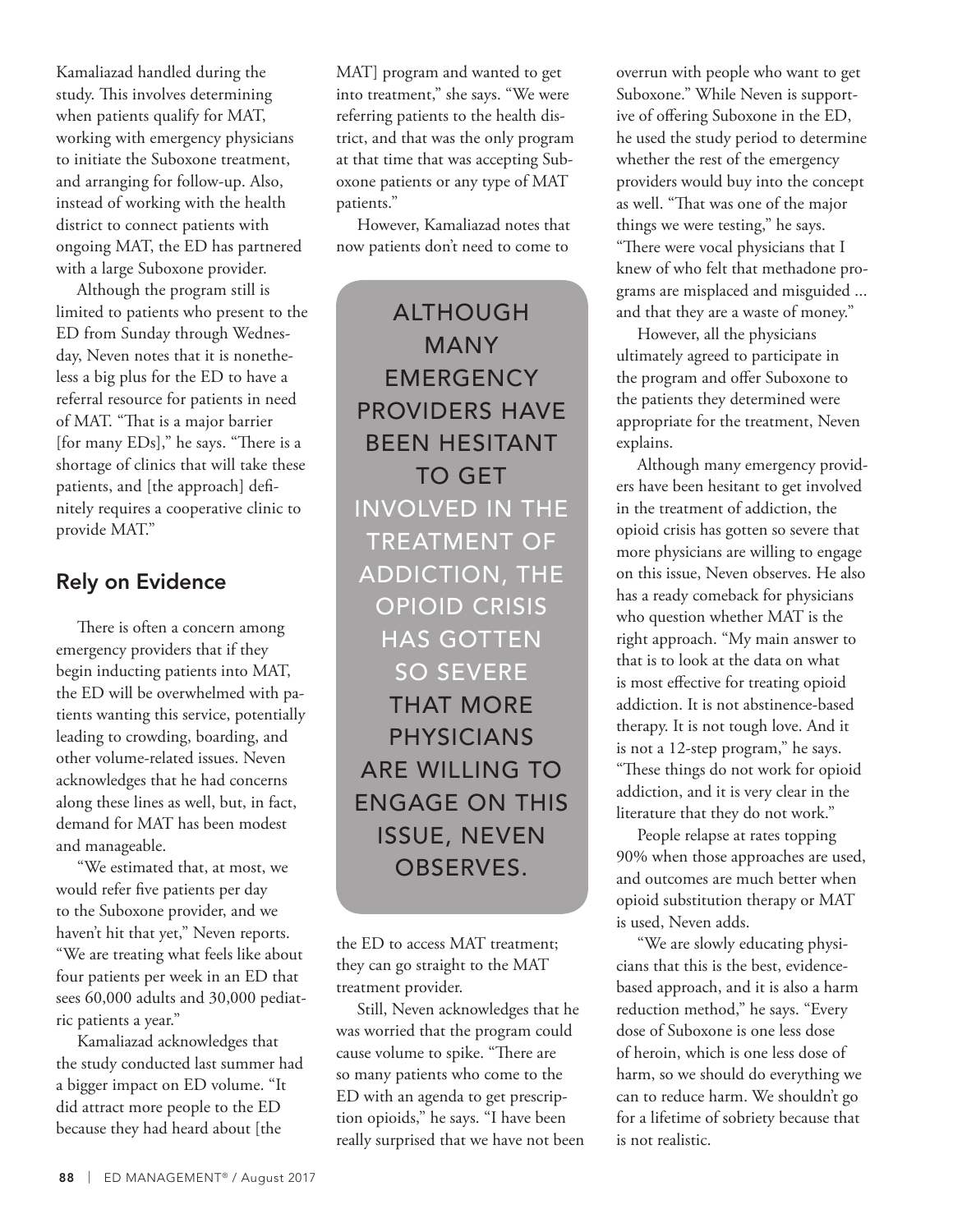Kamaliazad adds that the ED may offer the best opportunity to connect with patients who have opioid addictions. "A lot of these patients have other social factors that are going to predispose them to not make regular appointments with doctors, so whether or not people in the ED want to treat people with addictions, it might be that the healthcare system is only able to capture these patients when they are in an acute setting because they tend not to follow up with regular physicians," she says.

How might emergency medicine clinicians move forward with a similar program to what Neven and colleagues are doing in Spokane? One easy first step is to take the Suboxone course that will enable providers to obtain a DEA waiver to prescribe the drug, Neven advises. "It is four hours of a webinar online and then four hours in front of a computer doing online learning," he says. "You will learn a comprehensive approach for giving Suboxone ... and obtain your DEA number."

While the approach offered at Providence Sacred Heart does not require providers to prescribe Suboxone or to obtain a DEA number, it does give physician leaders added flexibility, Neven explains. He also advises providers who are interested in initiating MAT in the ED to spend a day or two in a Suboxone clinic.

"You will get an idea of how a clinic works and how you get someone inducted," he says. "I worked in a Suboxone clinic for several months, and that is how I learned [the approach]."

Kamaliazad adds that when implementing the program it is helpful to employ a community health worker or some type of healthcare professional who has taken the Suboxone course, can consult on some of the more difficult cases, and facilitate

the transition of patients to a MAT program.

"It is difficult for every physician in the ED to learn about all the options people have for MAT, so if one person knows about all the available programs, and he or she can be called and consulted, it makes it a lot easier," she says.

> KAMALIAZAD ADDS THAT THE ED MAY OFFER THE BEST **OPPORTUNITY** TO CONNECT WITH PATIENTS WHO SUFFER FROM OPIOID ADDICTIONS.

Other emergency providers are taking an interest in developing MAT programs similar to the approach used at Providence Sacred Heart. Neven has fielded calls from colleagues on the subject, and he is looking at opportunities to expand the approach to other EDs.

Meanwhile, **Lauren Whiteside**, MD, MS, an emergency physician at Harborview Medical Center in Seattle, says she is one of the principal investigators for a large, multisite trial that will be evaluating the effectiveness and implementation of ED-initiated buprenorphine/naloxone for patients with opioid use disorder. The study includes sites in New York City, Cincinnati, and Baltimore, in addition to Seattle, and researchers anticipate recruiting 2,000 patients to participate in the investigation.

#### *(For more information about this trial, please visit: http://bit.ly/2ueJrnq.)*

Investigators will be looking to see if outcomes confirm earlier findings from a randomized, controlled trial conducted by the Yale School of Medicine from 2009-2013. In that study, researchers found that providing patients with Suboxone and a referral to treatment in the ED made them more likely to remain in treatment for an opioid use disorder for at least 30 days than patients who only received a referral to treatment. The findings showed that 78% of the patients given Suboxone were still in treatment at 30 days, while just 37% of the patients who only received referrals to treatment were still engaged in treatment.<sup>2</sup>

#### **REFERENCES**

- 1. Agency for Healthcare Research and Quality. Patient Characteristics of Opioid-Related Inpatient Stays and Emergency Department Visits Nationally and by State, 2014. Available at: http://bit.ly/2tL4Ggi. Accessed June 28, 2017.
- 2. D'Onofrio G, O'Connor PG, Pantalon MV, et al. Emergency departmentinitiated buprenorphine/naloxone treatment for opioid dependence: A randomized clinical trial. *JAMA* 2015;313:1636-1644.

#### **SOURCES**

- Ariana Kamaliazad, Medical Student, University of Washington School of Medicine, Seattle. Email: arikamal@uw.edu.
- Darin Neven, MD, Emergency Physician, Providence Sacred Heart Medical Center, Spokane, WA. Email: darin@consistentcare.org.
- Lauren Whiteside, MD, MS, Emergency Physician, Harborview Medical Center, Seattle. Email: laurenkw@u.washington.edu.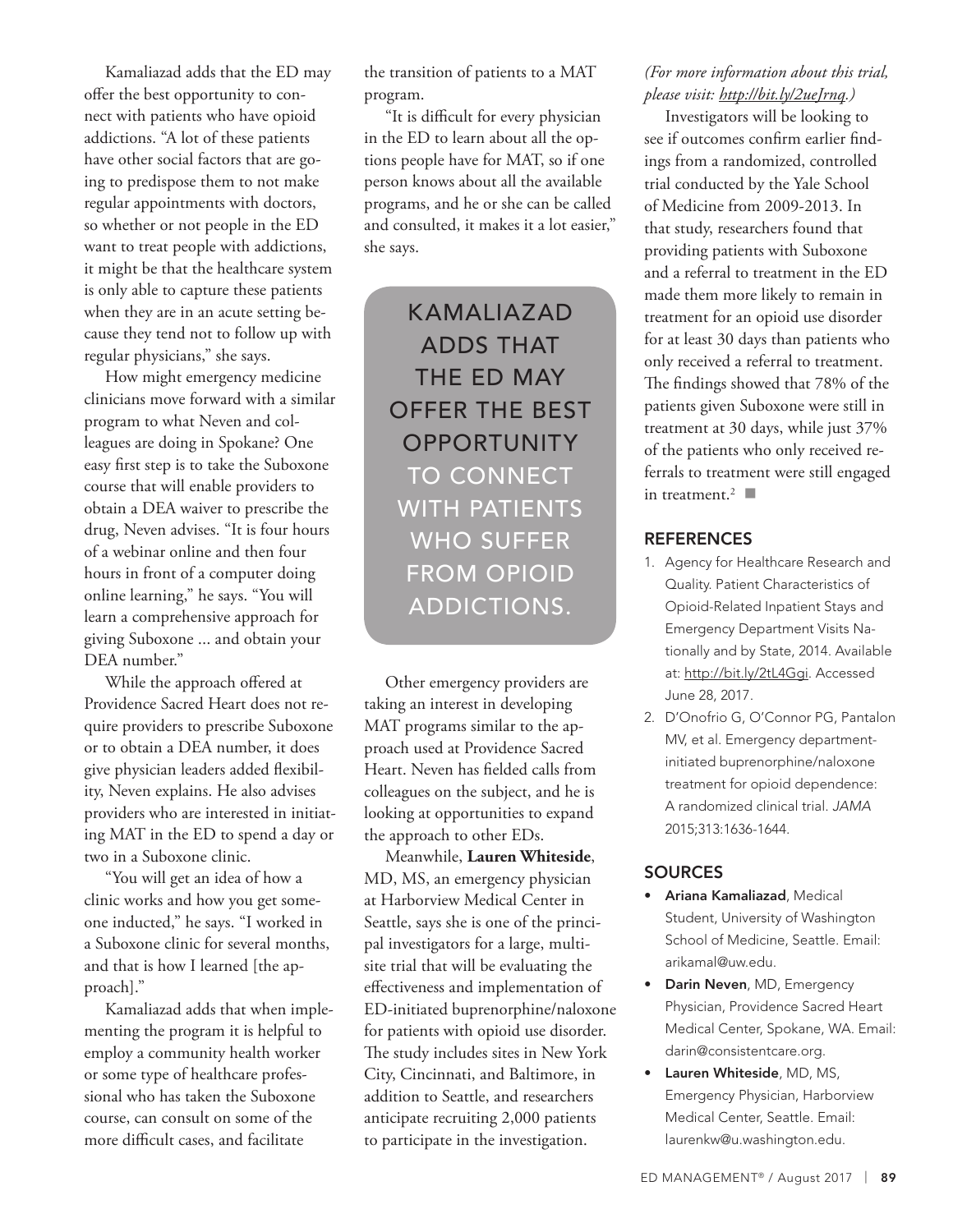### EPs Value Observation Care, Remain Wary About Tighter Restrictions

*Even with MOON notice requirements, patient misconceptions regarding the costs associated with observation stays linger*

For years, the use of observation has been under constant assault by critics. While some charge that observation is just a cost-shifting mechanism that disadvantages patients, others gripe it is another layer of needless bureaucracy. Of course, it doesn't help that the rules governing payment for observation seem to be constantly in flux, with the latest requirement (effective in March 2017) concerning providing Medicare Outpatient Observation Notices (MOON) to Medicare patients who remain in observation beyond 24 hours.

However, despite this friction, the use of observation has increased steadily, and there always has been plenty of evidence that emergency providers truly value the service as a needed middle ground, such as when testing has not yet been completed on a patient or when providers need a bit more time to ascertain whether a patient is safe to be discharged.

For instance, a recent study that gauged emergency physician views on the use of observation status found that providers in the United States and in the United Kingdom value the service because of the potential benefits it offers in terms of patient safety and quality care. This is despite the different regulatory frameworks

and payment systems that exist in the two countries.<sup>1</sup>

However, despite the benefits that observation offers, clinicians who oversee observation units in the United States lament what they view as misinformation about why observation is used and the financial effect of an observation stay on patients. Further, some experts voice concerns that any further tightening of the restrictions around observation could affect care and outcomes negatively.

#### Clear up Misconceptions

In the study gauging emergency physician views on the use of observation, investigators consulted 10 emergency physicians from a university healthcare system in the Midwest and 14 emergency physicians from two hospitals in the United Kingdom.

Even though the payment rules governing the use of observation in the two countries are entirely different, the reasons given for the increasing use of observation in both countries were quite similar. In particular, participants from both countries believe in the importance of preserving inpatient resources, although this view was more evident among the physicians in the United Kingdom. Further, all the participants emphasized that clinical needs take precedence over administrative or financial factors in their decisions on whether to place patients on observation.

Physicians from both countries viewed observation as particularly

#### EXECUTIVE SUMMARY

A new study suggests that emergency physicians in the United States and the United Kingdom value the benefits of observation care, viewing it as an important middle ground when a diagnosis is not yet clear or when more testing is needed, and they generally are wary about any further tightening of the restrictions governing its use. Although it is a challenge staying up to date on regulatory requirements, some physicians in the United States are most concerned about common patient misconceptions about the costs of observation vs. inpatient care — misconceptions that linger despite the new requirement that Medicare Outpatient Observation Notices (MOON) be delivered to patients who remain in observation beyond 24 hours.

• Delivering MOON forms has created logistical hurdles for some hospitals, especially during weekends when staffing is not as robust.

• Atlanta-based Emory Healthcare ensures that appropriate observation patients receive the MOON form by distributing it to patients at the same time every morning. Emory also has set up a MOON hotline for patients who have questions or concerns about their observation status or payment.

• Noting that the literature shows that patients who succeed in observation do so in an average of 15-18 hours, Emory aims to capture 85% of observation patients in an observation unit, and for 85% of those patients to go home within 24 hours.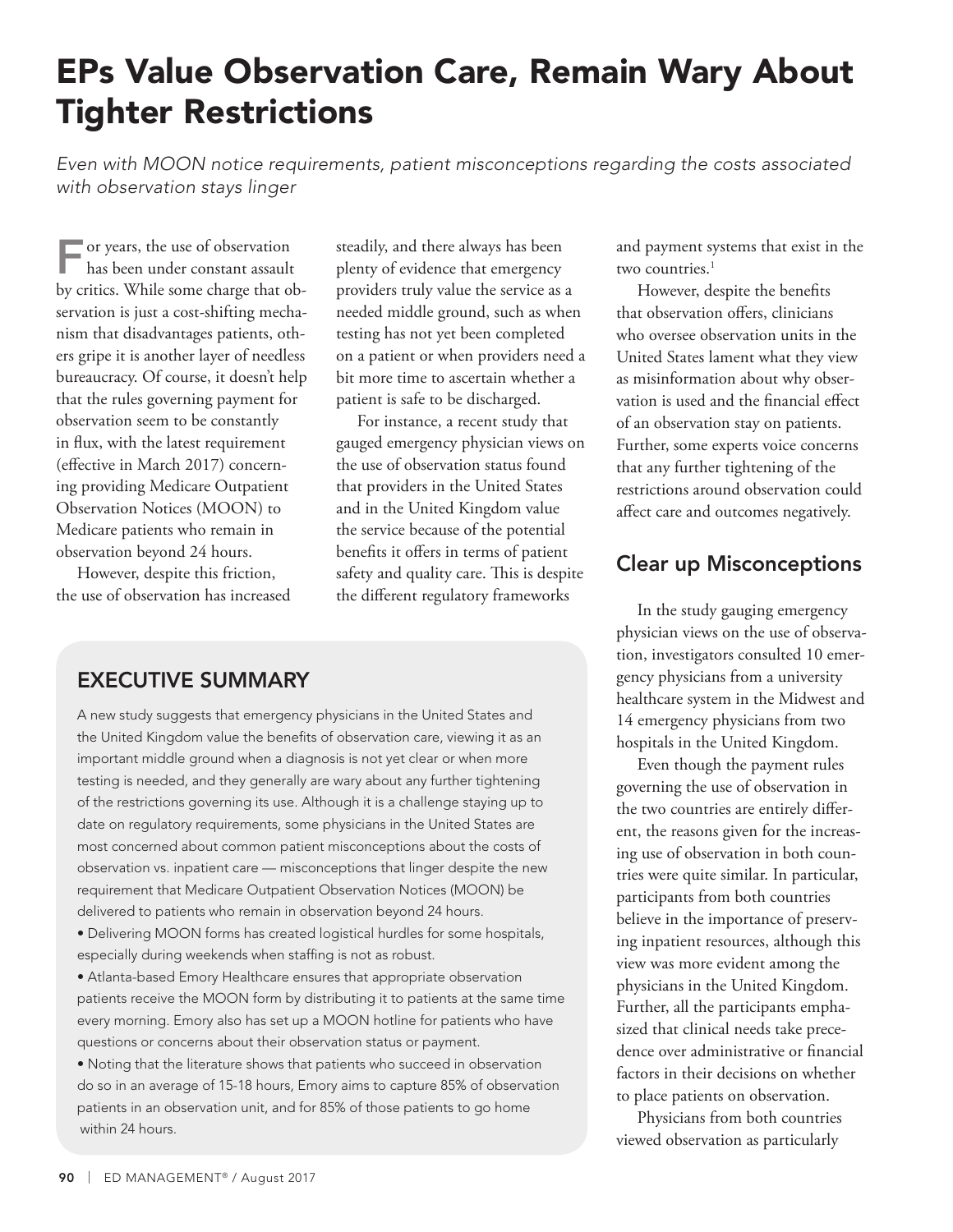valuable when there are clearly defined protocols or treatment pathways that can be completed within 24 hours. For example, it is common practice in both countries to refer patients with chest pain to observation while testing is completed to rule out an acute coronary syndrome. However, U.K. and U.S. physicians agreed that observation can be misused when it serves as a holding place for patients who do not have any clear diagnosis. Nonetheless, both U.K. and U.S. physicians agreed that there are times they need more time to ascertain a correct diagnosis, and that observation plays a useful role in providing a safe space in cases in which patients do not meet inpatient criteria.

Although physicians on both sides of the Atlantic recognized a potential for abuse in the growth of observation, the investigators reported that the physicians also voiced concerns about tighter regulatory reforms that could further restrict a provider's ability to use the service.

"A lot of the alarming or conspiratorial types of suggestions for why we are seeing an increase in the use of observation have not really been borne out upon further study," explains **Brad Wright**, PhD, a co-author of the study and an assistant professor in the department of health management and policy at the University of Iowa in Iowa City, IA. "This is a type of care that seems to serve a lot of valuable roles and purposes, but at the same time there are criticisms and concerns. I think we need to know more before [implementing] a stricter definition of how observation is to be used. There are so many good things that it does."

**Michael Ross**, MD, FACEP, FACC, the chief of service for observation medicine at Emory Healthcare and a professor of emergency medicine at Emory University School of

Medicine in Atlanta, agrees with these sentiments. However, he notes that patients often believe misconceptions about the costs associated with observation care. "I have heard more and more patients saying they don't want to be observed because [they believe] Medicare doesn't pay for observation," he says.

In fact, such comments stem from a misunderstanding of what happens to a small number of patients who are observed and then transferred to a skilled nursing facility (SNF), Ross explains. "If they didn't have the three

> "THIS IS A TYPE OF CARE THAT SEEMS TO SERVE A LOT OF VALUABLE ROLES AND PURPOSES, BUT AT THE SAME TIME THERE ARE CRITICISMS AND CONCERNS."

[required] inpatient qualifying days, then Medicare doesn't pay for the SNF as a benefit," he says. "It turns out that this group represents 0.7% of all Medicare observation patients. It is extremely rare."

Ross notes that another common misperception is that patients in observation will pay more out-ofpocket costs than if they are admitted to the hospital. In fact, a report from the Office of the Inspector General (OIG) has found that in the vast majority of cases, the opposite is true. The OIG reports that on average,

beneficiaries pay twice as much for a short inpatient stay as for an outpatient visit that includes observation.<sup>2</sup>

#### Consider Logistical **Hurdles**

The new Centers for Medicare & Medicaid Services (CMS) requirement that hospitals provide patients who have been in observation for more than 24 hours with a MOON form does not necessarily clear up all the misconceptions regarding observation vs. inpatient costs, but it is intended to clarify to patients in written and oral form that they are observation patients, not inpatients, and what the cost-sharing implications of this status are, Ross explains.

With the approval of CMS, Emory has added some verbiage to the MOON form to provide patients with more information about why they are in observation. This consists of a series of check-off boxes that give providers a range of reasons as to why the patient is in observation so that the clinician can simply check the box or boxes that apply. The options on the Emory MOON form include:

• Your diagnostic testing is not yet complete;

• Further treatments of your condition are needed;

• Consultation needs to be completed;

• Ongoing evaluation and management of your condition is needed;

• You require more care after your surgery but should be able to be discharged within 48 hours;

• Your Medicare Advantage plan has told your doctor to place you in observation;

• Other.

Coming up with a way to reliably ensure that the MOON notice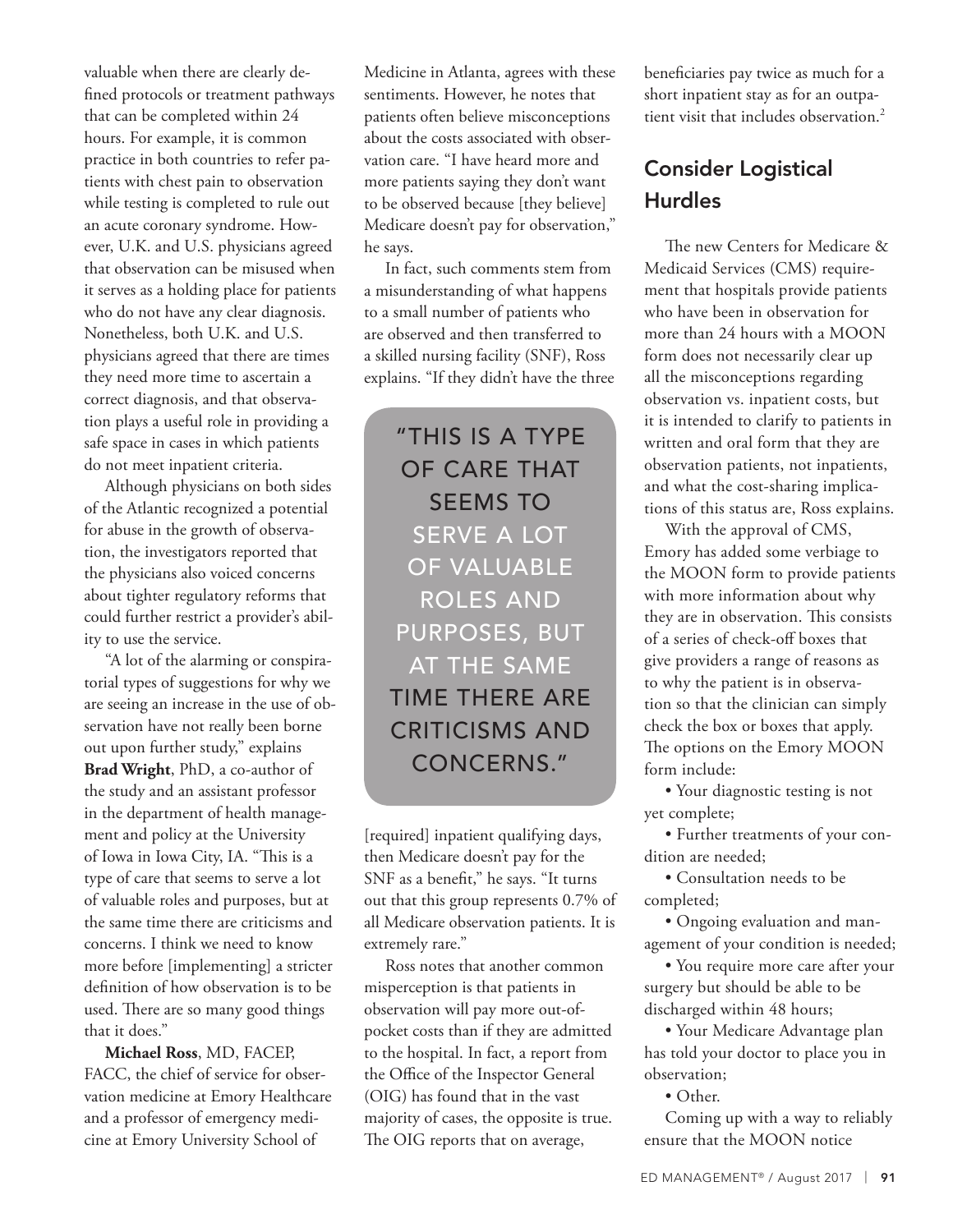requirement is met for all patients who remain in observation beyond 24 hours presented some hurdles at Emory Healthcare's five hospitals with observation units, Ross explains.

"There are really three ways you can do it. You can wait until the patient hits 24 hours [in observation] and then give [the MOON form] to him, but then the patient could hit 24 hours at [5 a.m.] and then be discharged at [7 a.m.] before the nurse comes by to give it to that patient. We thought that was problematic," Ross observes.

Another option that Ross considered was simply to give the MOON form to every observation patient. That is permitted by CMS, but Ross nixed that idea because it involved giving the form to patients who didn't need it. Instead, Ross explains that Emory arrived at a "happy medium" between these two options.

"We know that by [10 a.m.], the rounds have occurred ... so what we do is have the nurse give [the MOON form] to every observation patient at that time, whether they have crossed the 24 hours in observation or not," he says. "We know that if we do this consistently, we will always [supply the form] to patients before they are discharged. What is also nice is that if somebody comes and goes from observation between [the times when the form is given], then that patient hasn't been in observation for 24 hours, so there is no concern about missing the patient."

By using this approach, Emory can fulfill the MOON requirement in a systematic way that ensures reliability. "It allows us to consolidate our staff and workflow," Ross offers. However, he acknowledges that it has been more challenging to cover the weekends when staffing is not as robust. "There are all kinds of logistical things that have popped up," Ross observes, noting that, regardless, the MOON forms are given to appropriate patients.

How does Ross ensure that providers are kept informed about all the regulatory changes affecting observation care, such as the MOON form requirement? "I think you just hard-coat what is needed into the workflow," Ross says. In addition,

WHILE THERE HAVE BEEN SEVERAL **SIGNIFICANT** REGULATORY CHANGES TO OBSERVATION IN RECENT YEARS, ROSS ... BELIEVES MEDICARE IS GETTING CLOSER TO A WELL-DEFINED SERVICE.

Ross regularly disseminates written information about any regulatory changes to the physicians, and he will make liberal use of phone contact, too. "We have a monthly meeting for our CDUs [clinical decision units] where we discuss all issues, and I attend the care coordination meetings monthly where nurses that deliver the MOON forms discuss it," he explains. "They have said that, by and large, most patients sign the forms, and some people will ask questions ... but it really hasn't changed very much of what we do."

Emory also has established a MOON hotline for observation patients who ask questions about their status or payment issues, although thus far there have not been too many takers, Ross reports. "Every hospital comes up with a different way to [handle the MOON form requirement]," he says. "Some places are using registration clerks, and some are using [electronic tablets] instead of paper documents where the patients sign their names electronically."

When Medicare budgeted for the MOON process change, the agency understood hospitals were going to need added resources, Ross recalls. "They estimated [the process] would take five or 10 minutes of time [per patient], so they increased payment for that."

#### Push for Regulatory **Tweaks**

While there have been several significant regulatory changes to observation in recent years, Ross, who served on an ambulatory payment classification (APC) advisory committee to CMS, believes Medicare is getting closer to a well-defined service. "The comprehensive APC for observation packages everything into a single payment," he explains. "The emergency visit and the observation visit are combined."

That means for a chest pain patient, for example, the stress test, MRI, echocardiogram, and everything the patient gets during an observation visit are combined. Medicare would cover the visit, with patients paying a 20% copay, Ross explains.

"That is almost always going to be less than what an inpatient deductible would be for the patient," he adds.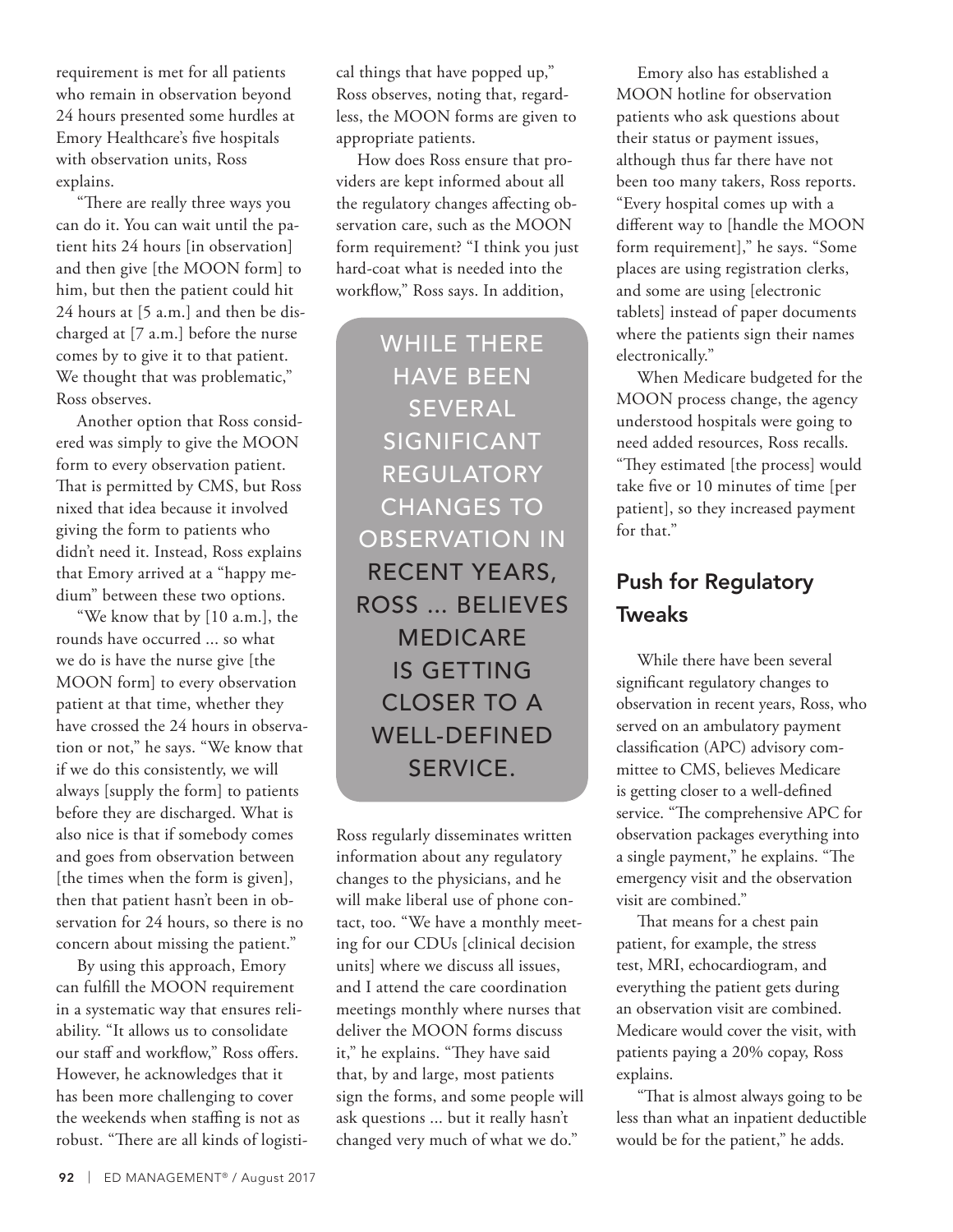The only two things that are not covered by Medicare are self-administered drugs and the SNF benefit when inpatient requirements are not met, but the American College of Emergency Physicians is advocating that those issues be addressed, Ross explains.

In particular, Ross would like to see a change to the requirement that patients spend three days as inpatients to be eligible for the SNF benefit. "It is clear that observation is at least comparable to inpatient level care, if not higher in many cases with type 1 observation units," he says. "I think Medicare needs to do what Medicare part C plans do and either drop the three-day rule or include time in observation toward the three-day rule."

For example, if a patient is observed and gets admitted, start the clock with observation rather than when the patient was admitted, Ross advises. "Such a change would go far with patients," he says.

Regarding self-administered drugs, Ross understands that some of these drugs are very expensive, and that Medicare is reluctant to cover such costs, but he believes this problem could be addressed by simply placing a cap on the amount that Medicare will pay for these medications.

"If a patient is in observation for a GI bleed, you don't want him to take aspirin or Coumadin, so

really for quality and safety reasons, hospitals are going to want to [be in charge of administering] those medications," he says.

Much of the handwringing over observation stems from the decision by Medicare officials to adopt the diagnosis related groups (DRG) system decades ago, Ross shares. "They created a dichotomous world where everything was inpatient or outpatient, and they didn't realize at the time that this was like saying that everyone can fit into a small T-shirt or a large T-shirt, and there was no such thing as a medium T-shirt," Ross explains. "Observation patients are really neither inpatient nor emergency patients. They truly are a separate, distinct, middle category."

The intent of observation is to see if someone must be admitted, but such patients really fall between inpatient and outpatient, Ross notes. "If you don't have that option, you are going to admit people who don't need to be admitted, or you are going to send home people who should have been admitted," he says.

Over the years, it has become clear in the literature that patients who succeed in observation do so in an average of 15-18 hours, Ross advises. "If you hit 15 to 18 hours, and you are still spinning your wheels, you have reached a point of diminishing return, and keeping the patient additional hours [in observation] is probably not going to make

a difference unless there is something missing, like a stress test," he says.

Otherwise, Ross notes that it is probably better to admit the patient at that point. "Our goal is to capture 85% of observation patients in an observation unit, and for 85% of those patients to go home within 24 hours," he says.  $\blacksquare$ 

#### **REFERENCES**

- 1. Martin G, Wright B, Ahmed A, et al. Use or abuse? A qualitative study of emergency physicians' views on use of observation stays at three hospitals in the United States and England. *Ann Emerg Med* 2017;69: 284-292.
- 2. Department of Health and Human Services, Office of Inspector General. Vulnerabilities Remain Under Medicare's 2-Midnight Hospital Policy. Available at: http://bit.ly/2if88Ky. Accessed June 27, 2017.

#### **SOURCES**

- Michael Ross, MD, FACEP, FACC, Chief of Service, Observation Medicine, Emory Healthcare; Professor of Emergency Medicine, Emory University School of Medicine, Atlanta. Email: mross@emory.edu.
- Brad Wright, PhD, Assistant Professor, Department of Health Management and Policy, University of Iowa, Iowa City, IA. Email: brad-wright@ uiowa.edu.

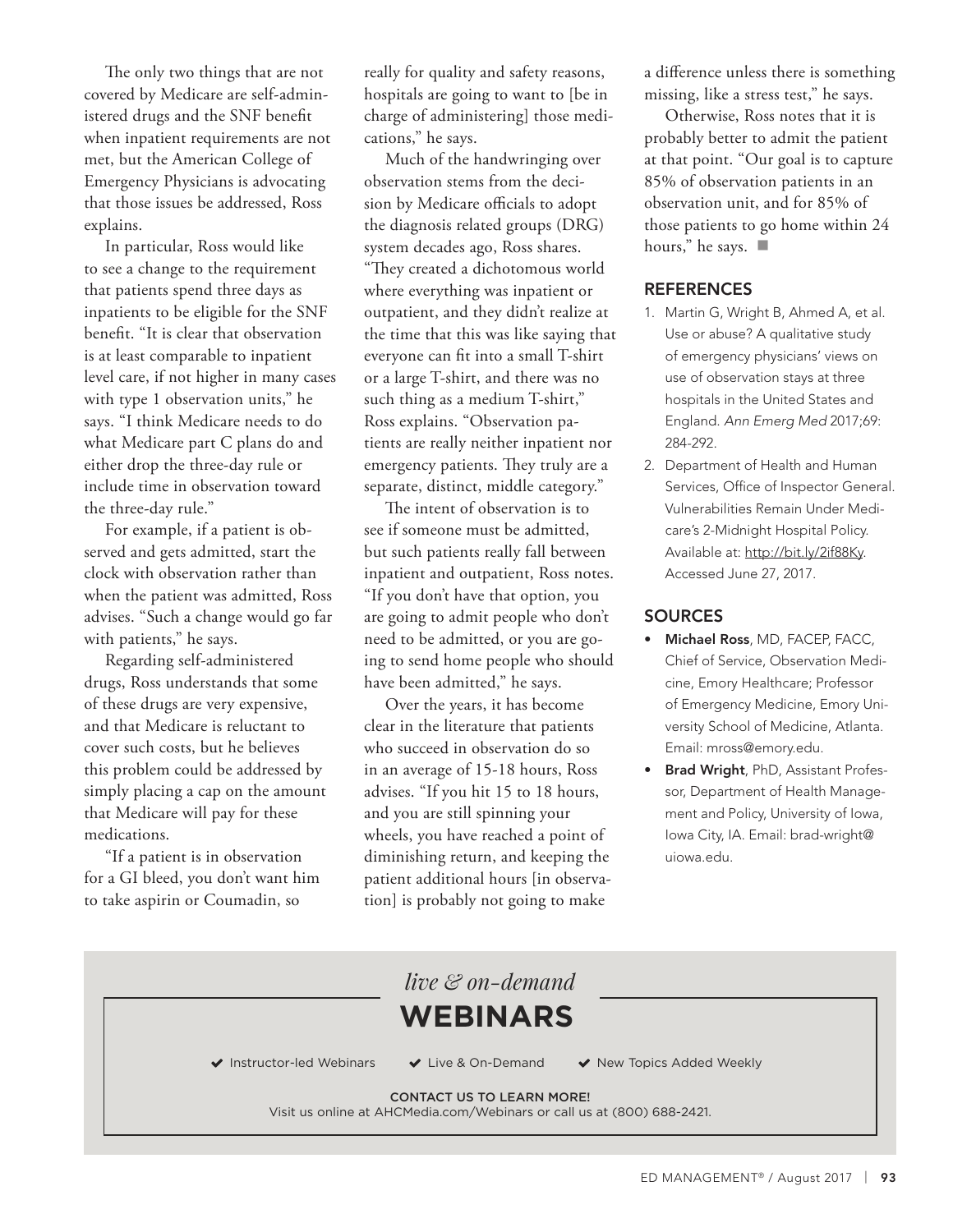### Diagnosing, Treating Benign Paroxysmal Positional Vertigo

*New guidelines offer tips for handling vague symptoms of dizziness associated with this disease*

Every year, vague symptoms of in-tense dizziness drive millions of Americans to EDs and other frontline providers, and a large percentage of these cases (17-42%) are the result of benign paroxysmal positional vertigo (BPPV). Although the inner-ear problem itself is not generally serious, delays in diagnosis can affect quality of life negatively and lead to the loss of work, falls, and even depression in some patients. Since BPPV becomes more prevalent as people age, the effect on seniors is more pronounced.

However, updated guidelines from the American Academy of Otolaryngology – Head and Neck Surgery highlight advances in the diagnosis and treatment of BPPV that can help providers quickly arrive at a correct diagnosis and immediately apply treatment, generally leading to a quick resolution of symptoms without resorting to expensive

imaging studies or potentially harmful medications.<sup>1</sup>

Although the dizziness associated with BPPV is episodic, it can be very intense and it is quite daunting, notes **Neil Bhattacharyya**, MD, FACS, chair of the guideline update group and associate chief of the division of otolaryngology at Brigham and Women's Hospital in Boston. "A lot of patients will think they are having a stroke, or that something much more serious is going on," he says. "It can be paralyzing because if you don't know what is causing the dizziness, you don't want to move around. You just kind of sit there in bed, hoping it is going to go away."

Sometimes, physicians will adopt a wait-and-see approach toward complaints of dizziness; meanwhile, the intense spinning sensation that goes along with BPPV may keep patients from driving or going to work.

#### EXECUTIVE SUMMARY

Updated guidelines on the diagnosis and treatment of benign paroxysmal positional vertigo (BPPV) suggest a series of in-office maneuvers, rather than expensive imaging tests or medications, offer a faster route to diagnosis and cure.

- Typically, patients with BPPV present with symptoms of intense dizziness that may be accompanied by nausea, vomiting, or an intense feeling of disorientation or instability.
- A very specific diagnostic step called the Dix-Hallpike maneuver can enable physicians to quickly spot the signs of BPPV.
- When the diagnosis is positive for BPPV, canalith repositioning maneuvers typically can resolve the symptoms.
- When BPPV is suspected, guideline authors urged providers to stay away from vestibular suppressive medications, which produce a host of side effects and can contribute to a delay in diagnosis.

The dizziness may be accompanied by nausea, vomiting, or an intense feeling of disorientation or instability. "Many physicians will prescribe medications such as Valium or other agents to try to suppress the dizziness, but that is not the best treatment for BPPV," Bhattacharyya stresses.

However, the new guidelines make clear that opting for expensive imaging studies generally is unnecessary and ill-advised as well. "We were able to strengthen some of the statements about the diagnosis of BPPV, bringing it to the forefront so that it is more at the top of the tongue for a differential diagnosis of dizziness for patients and for physicians, Bhattacharyya says. "We also strengthened the treatment recommendations so that if the provider is aware of the diagnosis, it can become a relatively straightforward treatment, skipping all the bells and whistles of MRIs and hearing tests and things like that, and going right to the treatment, all in that one visit."

Further, the evidence-based guidelines are an attempt to address the fact that providers use a wide variety of diagnostic and therapeutic interventions for BPPV, some of which are ineffective, expensive, and needlessly time-consuming. However, Bhattacharyya acknowledges that getting to the root cause of dizziness can be especially challenging for providers.

"It is one of those symptoms where the patient will come in and complain that they are dizzy, but when you look at them, they are walking normally and talking normally, and they are obviously not having a stroke," he says. "They may say that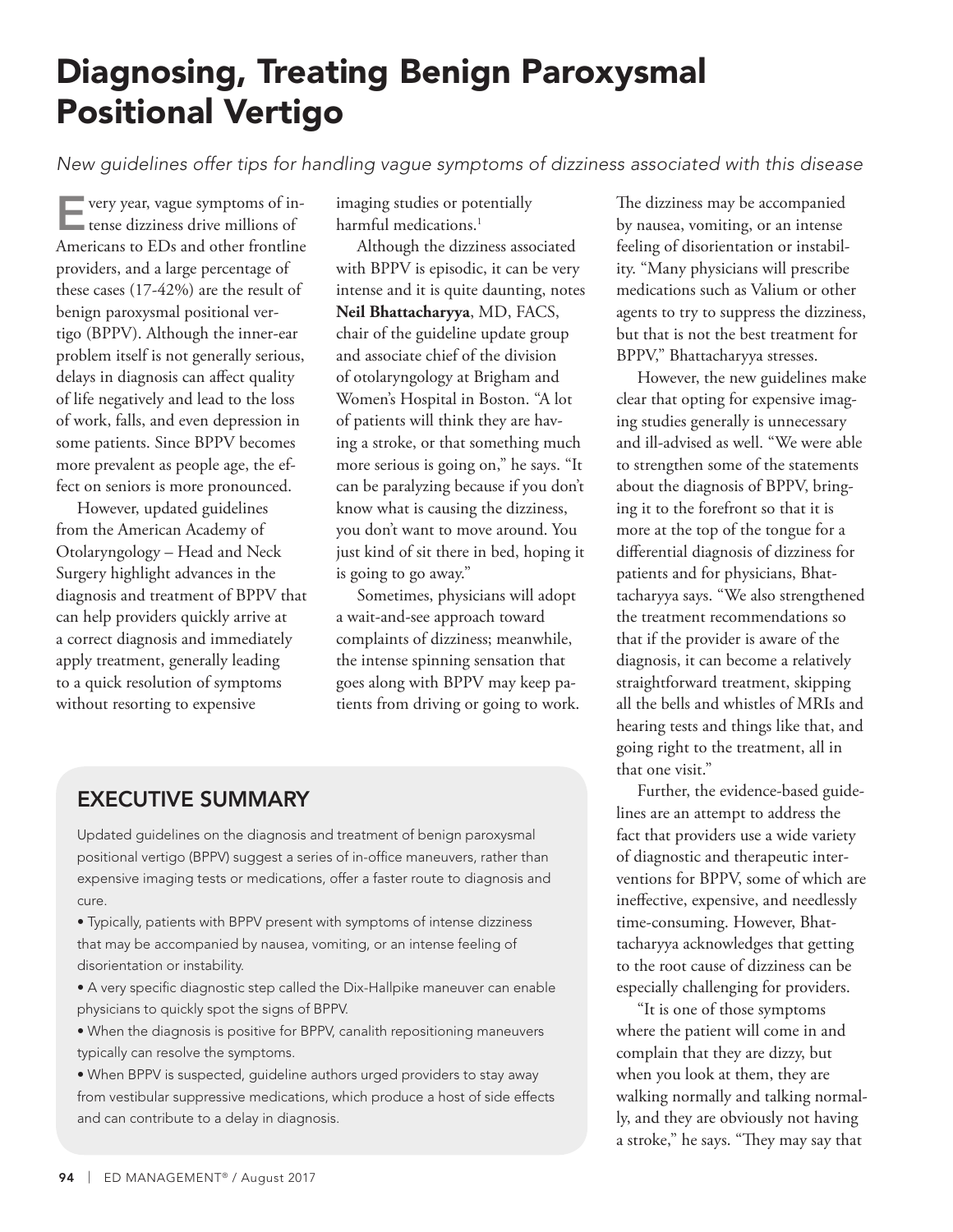they felt dizzy last night or yesterday or a few days ago, but they are not dizzy now."

However, if the cause of the dizziness is BPPV, there is now strong evidence that physicians can make the diagnosis in the ED or in an office setting with a five- to 10-minute history and physical exam, using a very specific diagnostic step called the Dix-Hallpike maneuver, Bhattacharyya explains.

The maneuver involves moving the patient from an upright to a supine position, with the head turned 45 degrees to one side and the neck extended roughly 20 degrees with one ear facing down. The procedure can be repeated with the opposite ear facing down.

"If you do this maneuver, you can elicit the same dizziness symptomatology and make the diagnosis," Bhattacharyya says. In particular, in cases of BPPV, the clinician will observe rapid eye movements or nystagmus. "Once you make the diagnosis [of BPPV], there is very compelling evidence that you can do a particle repositioning maneuver, and roughly 80% of the time, cure the patient in that same visit," he says.

This second maneuver involves a series of head movements that are designed to move the small crystals of calcium carbonate or canaliths that have collected in the ear canal, which essentially cause the dizziness.

The updated guidelines stress the importance of completing these maneuvers when BPPV is suspected. "That is one of the very key points here rather than just saying, 'well, I guess the patient was dizzy three days ago; we ought to rule out the bad stuff. Let's get an MRI and follow up with neurology in a month,'" Bhattacharyya notes. "By then, you have missed the boat." While the maneuvers used to diagnose and treat BPPV are not new, the evidence behind them is much stronger than it was seven years ago when the last guidelines were published. "Almost all of the multidisciplinary panel members were familiar with the maneuvers, but they weren't quite as familiar with how effective they are because there is relatively new data in the literature," Bhattacharyya explains. "We would like to see 100% penetration of these diagnostic and therapeutic maneuvers, particularly when patients come in with a vague complaint of dizziness."

As a result of the new evidence, the guidelines stress two very strong negative recommendations or things the expert panel advises providers not to do. "You don't have to get an MRI or a CT scan, which saves the patient anxiety, saves the system money, and saves you time," Bhattacharyya notes. "Also, we really want to steer clinicians away from vestibular suppressive medications, which have a host of side effects and contribute to both a delay in diagnosis and time out of work because the patient generally can't drive or go to work on Valium or other similar medications."

The guideline authors suggested there is ample room for improvement in the way BPPV is addressed. They estimated that it costs about \$2,000 to diagnose BPPV, and that more than 65% of patients with BPPV will undergo potentially unnecessary diagnostic testing and interventions. In fact, the authors noted that healthcare costs associated with the diagnosis of BPPV top \$2 billion per year.

To partially address these cost implications, a consumer advocate was added to the guideline development group for this most recent update. Bhattacharyya explains that this step was taken because of the growth of shared cost models in medicine. "A lot of patients have insurance plans where they have a high deductible, or they have a 20% copay ... so, increasingly, we are seeing patients who are not only concerned about their body, but their pocketbook as well," he says.

For example, if a patient is going to undergo an MRI, he wants to know if that is cost-effective because it may not be a covered service under his health plan, Bhattacharyya observes. "We felt it was important to include the consumer side of the equation, because patient-centered decision-making is so important," he says.  $\Box$ 

#### **REFERENCE**

1. Bhattacharyya N, Gubbels SP, Schwartz SR, et al. Clinical practice guideline: Benign paroxysmal positional vertigo (update) executive summary. *Otolaryngol Head Neck Surg* 2017;156:403-416.

#### **SOURCE**

• Neil Bhattacharyya, MD, FACS, Associate Chief, Division of Otolaryngology, Brigham and Women's Hospital, Boston. Phone: (617) 525-6540.

#### CME/CE OBJECTIVES

After completing this activity, participants will be able to:

- 1. Apply new information about various approaches to ED management;
- 2. Discuss how developments in the regulatory arena apply to the ED setting; and
- 3. Implement managerial procedures suggested by your peers in the publication.